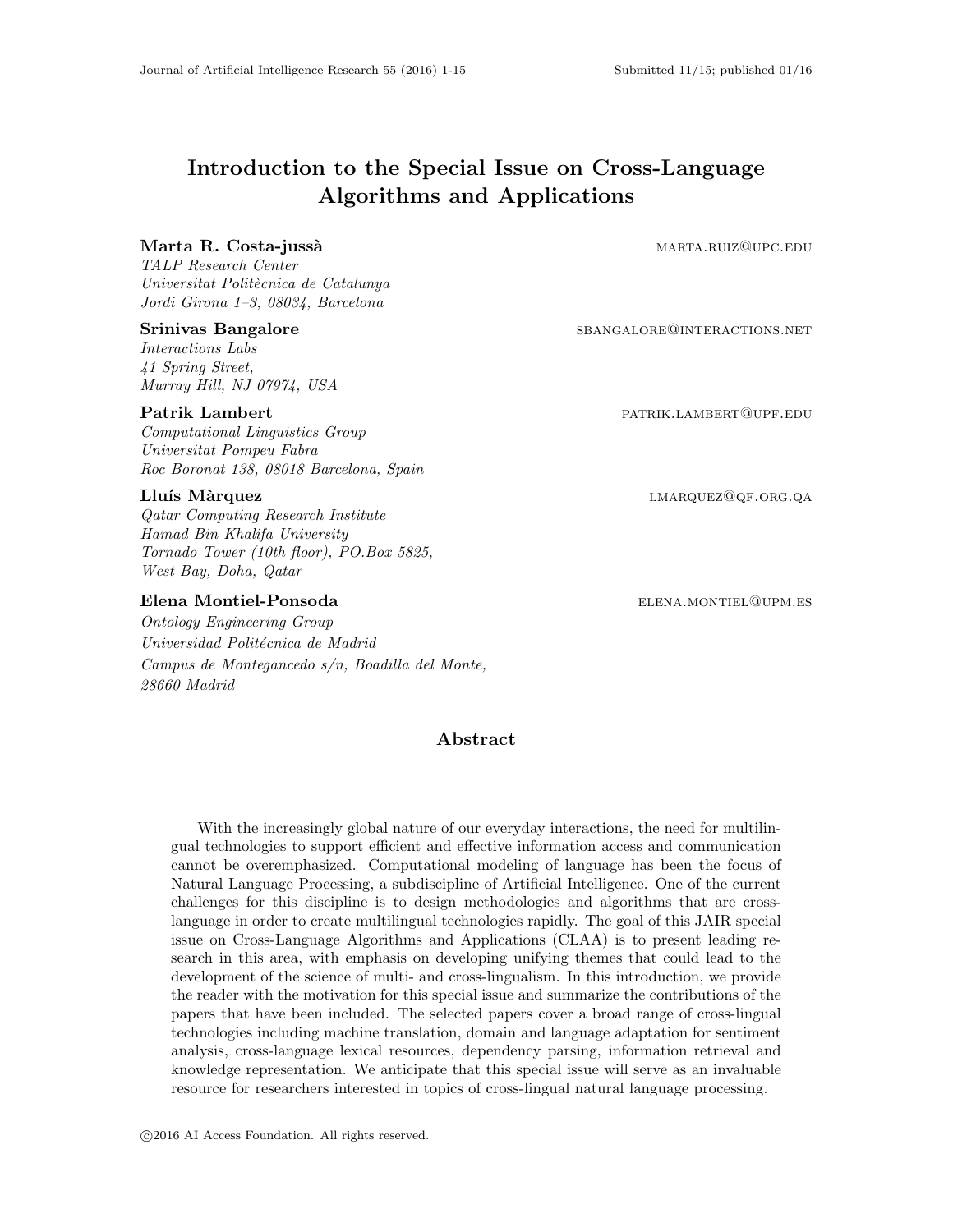# 1. Introduction

Due to the increasingly global nature of our society, it is commonplace for each of us to encounter information in a multitude of languages and to communicate across languages in our everyday lives. The rapid growth of multilinguality in our information-driven society is reflected in the number of languages being used on the Internet. In about a decade, the Internet has transformed from being a predominantly English information source to the linguistically variegated information source that it is today. Multilingual access and processing pose novel challenges to the core Artificial Intelligence discipline of speech and natural language processing which, when solved, can provide transformational technologies for information access to a broader population.

The complexity of processing multiple languages in a computational model emerges not only due to different syntactic structures for the same concept, but also from different underlying conceptual structures. These challenges necessitate the development of crosslanguage natural language processing tools that are able to translate or link these structures and concepts across different languages.

Cross-language extensions of popular applications and tasks such as information retrieval, question answering, sentiment analysis and lexical disambiguation, among others, have been developed to respond to the present needs of the global society. Similarly, multilingual resources and novel ways to represent multilingual knowledge have emerged and spread in recent years. Researchers and developers have made considerable advances in these applications by leveraging relevant data available in diverse languages. With multilingual processing becoming a key research issue, and given its interdisciplinary nature, a range of approaches from both linguistic and statistical perspectives have been explored in order to create viable cross-lingual technology.

Interestingly, the challenges of cross-lingual natural language processing appeals to both academic and industrial research. It provides new business opportunities by breaking down language barriers that fragment the potential market. These opportunities include, for instance, the possibility for companies and institutions to learn about what users at different locations think of their products (cross-language sentiment analysis), to perform document search in multiple languages (cross-language information retrieval and question answering), to link knowledge bases of clients using different languages (cross-language knowledge representation), or to expand the market to several linguistically diverse markets (machine translation and localization).

The importance of cross-lingual natural language processing can be clearly seen from the attention it has received at recent workshops, invited talks, and publications at the community's premier conferences—Association of Computational Linguistics (ACL), European Association of Computational Linguistics (EACL), North American Association of Computational Linguistics (NAACL), Empirical Methods in Natural Language Processing (EMNLP), International Conference on Computational Linguistics (COLING), Extended Semantic Web Conference (ESWC), International Semantic Web Conference (ISWC), International Conference on Language Resources and Evaluation (LREC), and International Conference on Knowledge Capture (KCAP). In the past eighteen months, about one in every five papers at these conferences was related to cross-language algorithms and applications (figures vary from 17% to 25%, with an average of 20.4%). A recently published book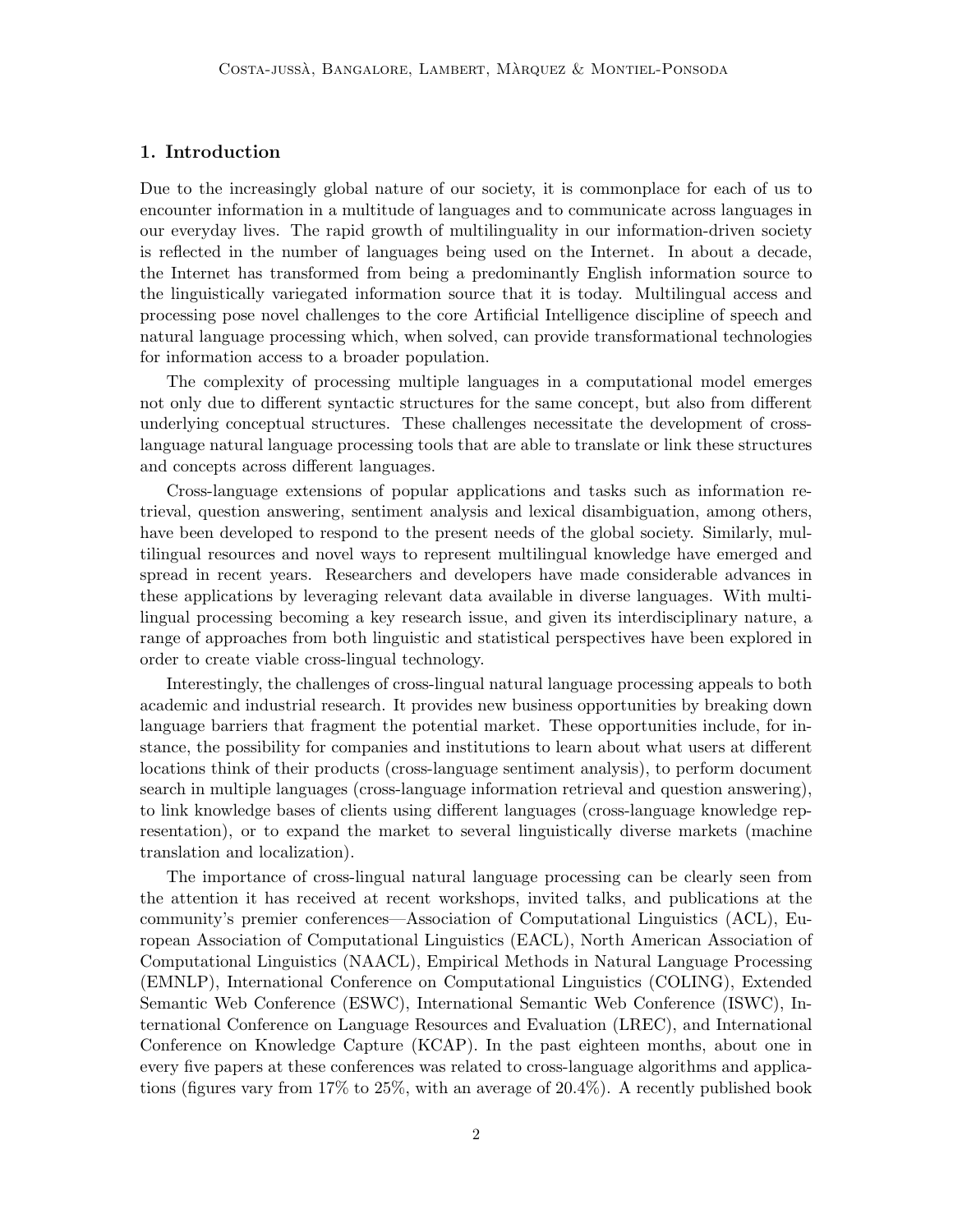has focused on multilingual natural language processing techniques (Bikel & Zitouni, 2012) and further highlights the importance of this research area. This book comprehensively presents, in more than 600 pages, the basic theory and the most relevant techniques for 16 different aspects of multilingual natural language processing.

### 1.1 Cross-Language Algorithms and Applications Special Issue

This special issue is intended to provide a broad view of some of the recent advances and current research directions being pursued in the area of multilingual natural language processing from the linguistic, computational and language resource creation perspectives. Active research from multiple recent workshops in the area (e.g., HyTra, see Costa-juss, Banchs, Rapp, Lambert, Eberle & Babych, 2013; WMT, see Bojar, Chatterjee, Federmann, Haddow, Huck, Hokamp, Koehn, Loncheva, Monz, Negri, Post, Scarton, Specia & Turchi, 2015; CLEF, see Forner, Moller, Paredes, Rosso & Stein, 2013; Promise, see Bener, Minku & Turhan, 2014; MSW, see Gracia, MacGrae & Vulcu, 2015; and AKBC, see Suchanek, Riedel, Singh & Talukdar, 2012) spanning cross-language natural language applications, tools of crowdsourcing for resource creation, and deeper relationships between bridging language barriers and other modalities of perception are summarized in this special issue.

In response to our solicitation of papers in late 2014, we received 34 research papers on a variety of cross-lingual technologies applied to language processing tasks. Each of these papers was carefully reviewed by at least three reviewers drawn from a pool of over 100 reviewers. Based on their reviews and extensive follow up discussions, we selected 8 high quality papers that offer exciting research directions which span a range of topics in cross-lingual language processing including machine translation, domain and language adaptation for sentiment and cross-language lexical resources, dependency parsing, information retrieval and knowledge representation. This introduction covers exactly the eight papers that were accepted for the special issue during the official timeline. The papers are summarized in Section 2, organized by topic. In an attempt to accommodate a broader sample of interesting papers on cross-language algorithms and applications, other papers appropriate for the topic that did not meet the special issue deadlines will be also added to the same JAIR web page<sup>1</sup> when accepted by the journal.

Finally, we intended the special issue to not be a disconnected melange of success stories, but provide an underlying theme that unifies the research directions in this area. We hope that this collection provides the reader an opportunity to observe similarities and differences across topics, algorithms and applications. We anticipate that the scientific community will view cross-lingual speech and language processing as a fertile and productive field of research, that has the potential for developing science and technologies which will have a lasting impact on our everyday lives.

# 2. Special Issue Overview

In this section, we survey the topics that cover the papers in this special issue and the papers themselves. These topics are machine translation, domain and language adaptation

<sup>1.</sup> http://www.jair.org/specialtrack-claa.html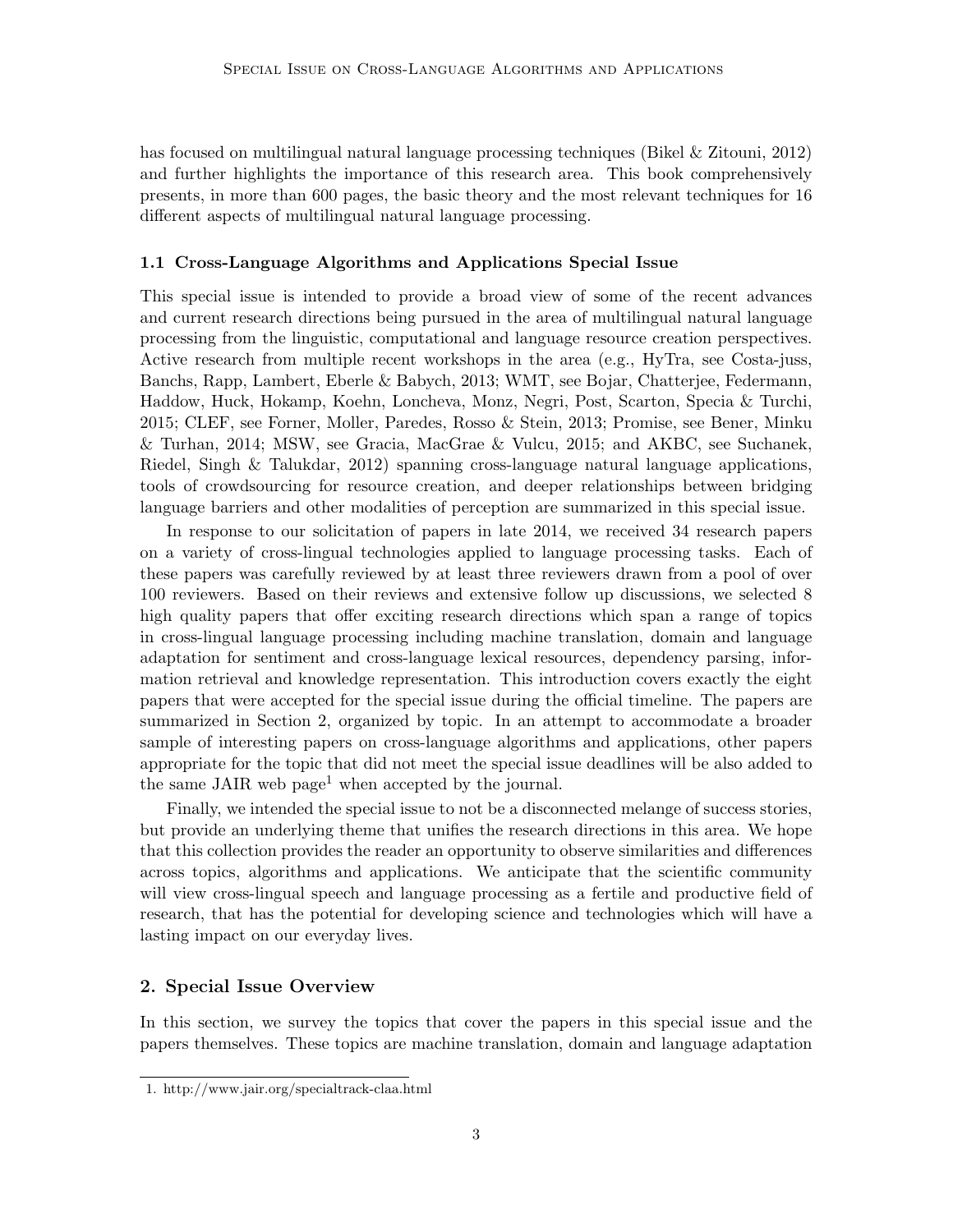for sentiment analysis and cross-language lexical resources, dependency parsing, information retrieval and knowledge representation.

#### 2.1 Machine Translation

A key technology for the multilingual information society is *Machine Translation*  $(MT)$  where a source language speech or text is automatically converted into a target language speech or text.

With Web content being generated in multiple languages and with Internet users becoming linguistically diverse, machine translation provides the cheapest and quickest way to understand this multilingual information. Besides being a core application necessary for a multilingual world, machine translation has been shown to be a highly relevant *component* technology in many cross-language natural language processing tasks, such as sentiment analysis, information retrieval and knowledge representation.

Historically, machine translation approaches can be categorized into rule-driven and data-driven approaches. Rule-based machine translation (Hutchins & Sommers, 1992) requires deep linguistic knowledge of the language pairs involved in the translation and a significant amount of human labor. Since the rules are based on linguistic intuitions, it is easier to identify issues and extend them. More recently, there have been data-driven approaches that learn translation models with minimal human supervision from very large bilingual parallel corpora—texts where source text is paired with the target text (Sanchez-Martinez) & Forcada, 2009). Data-driven translation systems find the most probable target text given the source text. These systems have been extended to phrase-based, syntax-based, hierarchical phrase-based and neural-based systems in order to capture longer contexts in a sentence. Phrase-based systems (Koehn, Och, & Marcu, 2003) use sequences of words as bilingual units, called phrases, whose probability is computed through a log-linear combination of feature functions including the translation and language models. Syntax-based systems use syntactic units extracted by parse trees (Quirk, Menezes, & Cherry, 2005). Hierarchical phrase-based systems combine phrase-based and syntax-based approaches by using synchronous context-free grammars (Chiang, 2007). Neural-based end-to-end translation systems typically use a *encoder-decoder* approach to learn embedded representations of the input sentence (encoder), which are then used as context to generate the words in the translation (decoder) (Bahdanau, Cho, & Bengio, 2015).

The boundaries between rule-based and statistical machine translation have narrowed through the proposals of hybrid machine translation systems (Costa-jussà, 2015). In this special issue, there are two research papers in machine translation that combine rules, statistics and machine learning.

Integrating Rules and Dictionaries from Shallow-Transfer Machine Translation into Phrase-Based Statistical Machine Translation by  $S\acute{a}nchez-Cartagena$ ,  $P\acute{e}$ rez-Ortiz and Sánchez-Martínez presents a hybrid approach to machine translation by integrating rules and dictionaries from a shallow-transfer system (in particular, Apertium, see Armentano-Oller & Forcada, 2006) into a phrase-based system (in particular, Moses, see Koehn, Hoang, Birch, Callison-Burch, Federico, Bertoldi, Cowan, Shen, Moran, Zens, Dyer, Bojar, Constantin & Herbst, 2007). Deep linguistic knowledge from rule-based systems is transferred into the statistical system. This integration is especially useful when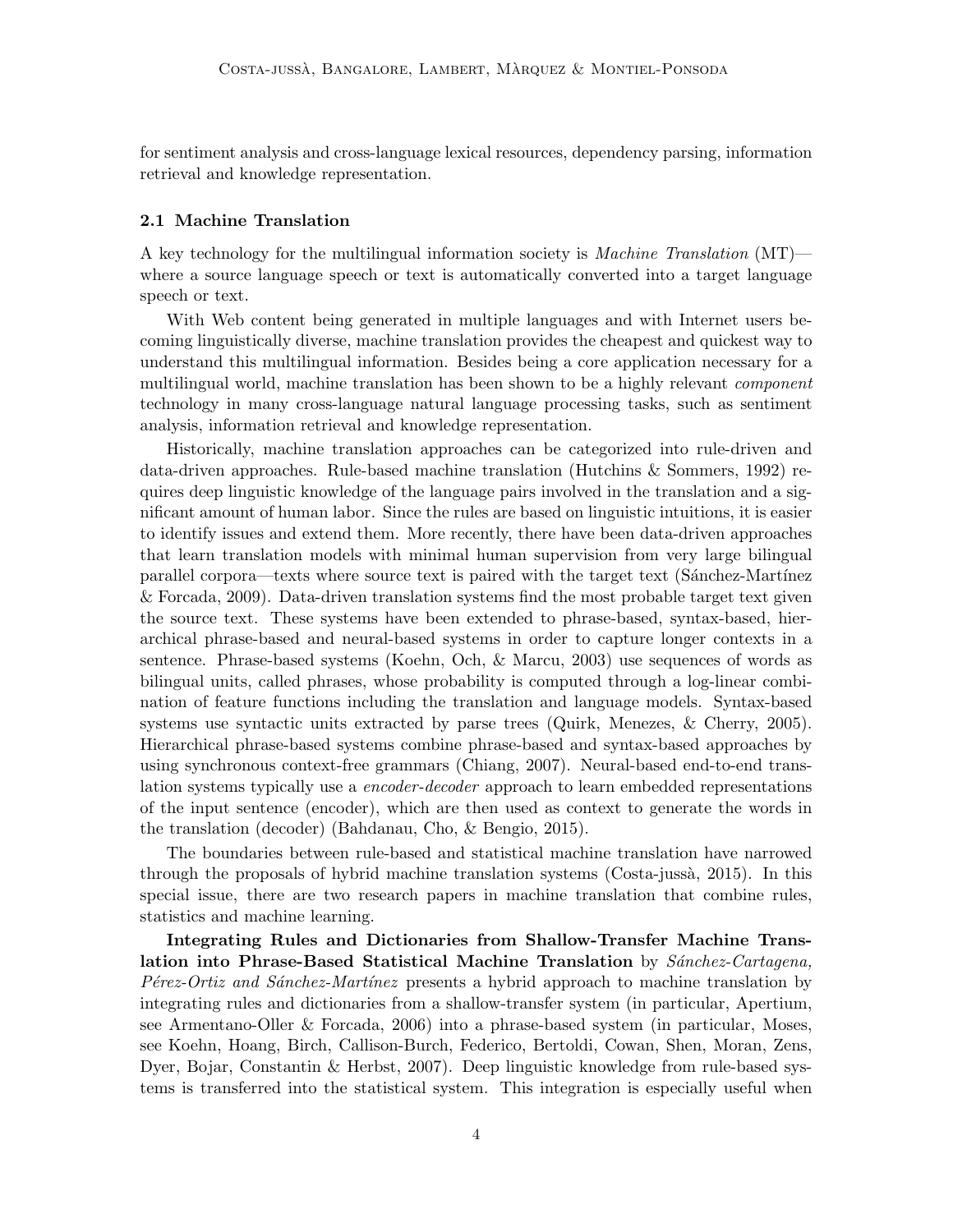the parallel corpus available for training the phrase-based system is small or when translating out-of-domain texts. The authors discuss different methods for enriching translation tables (including previous work by the same authors and other references). Finally, it is worth mentioning that the approach that used Apertium's rules was one of the best-ranked systems in the WMT 2011 international evaluation campaign for Spanish-English (Sánchez-Cartagena, Sánchez-Martínez, & Pérez-Ortiz, 2011).

Two relevant features of this paper are:  $(i)$  the integration of rules and statistics presented, which takes advantage of a deep knowledge of the underlying rule-based system, especially in the way linguistic resources are used by the rule-based system when segmenting the source-language sentences;  $(ii)$  a complete analysis of the hybrid system, including automatic and manual evaluation, different corpora sizes, domains and language pairs, and a comparison to another popular hybrid MT system (Eisele, Federmann, Uszkoreit, Saint-Amand, Kay, Jellinghaus, Hunsicker, Herrmann, & Chen, 2008).

Cross-Lingual Bridges with Models of Lexical Borrowing by Tsvetkov and Dyer introduces a hybrid model of lexical borrowing, which is demonstrated in machine translation to alleviate the problem of lexical coverage in low-resourced languages. The authors start from the hypothesis that all languages borrow terms from other languages at some point in their existence. They propose a computational model of linguistic borrowing, intended to identify donor words in a resource-rich language given a loan word in a resource-poor language. The model develops a set of morpho-phonological transformations by combining linguistic constraints using optimality theory and machine learning to score loanword candidates. This model consists of three parts:  $(i)$  conversion of orthographic word forms to pronunciations, (ii) generation of loan word pronunciation candidates, and (iii) ranking of generated candidates using optimality-theoretic constraints. The first two steps are rule-based while the third is learned from data.

The lexical borrowing model is applied to Swahili-English, Maltese-English, and Romanian-English MT. The authors leverage the model in an indirect way. For instance, for improving the resource-poor Swahili-English MT system, they identify translation candidates for out-of-vocabulary (OOV) Swahili words borrowed from Arabic, using an Arabic-to-Swahili borrowing model and a resource-rich Arabic-English MT system. The experimental results show that this approach effectively reduces the impact of OOV source words and improves translation quality significantly.

If one considers lexical borrowing as a different task than transliteration and cognate identification then this could be the first computational model of lexical borrowing used in a downstream natural language processing application.

#### 2.2 Domain and Language Adaptation for Sentiment

There is a rapidly growing repository of user-generated, subjective texts on the Internet in the form of blogs, social networks, information channels and consumer sites expressing opinions on various issues, sentiment towards products, and services and personal perspectives about events.

Sentiment analysis is the task of analyzing opinions, sentiments or emotions expressed towards entities such as products, services, organizations, issues, and the various attributes of these entities (Liu, 2012). The two main sentiment analysis approaches presented in the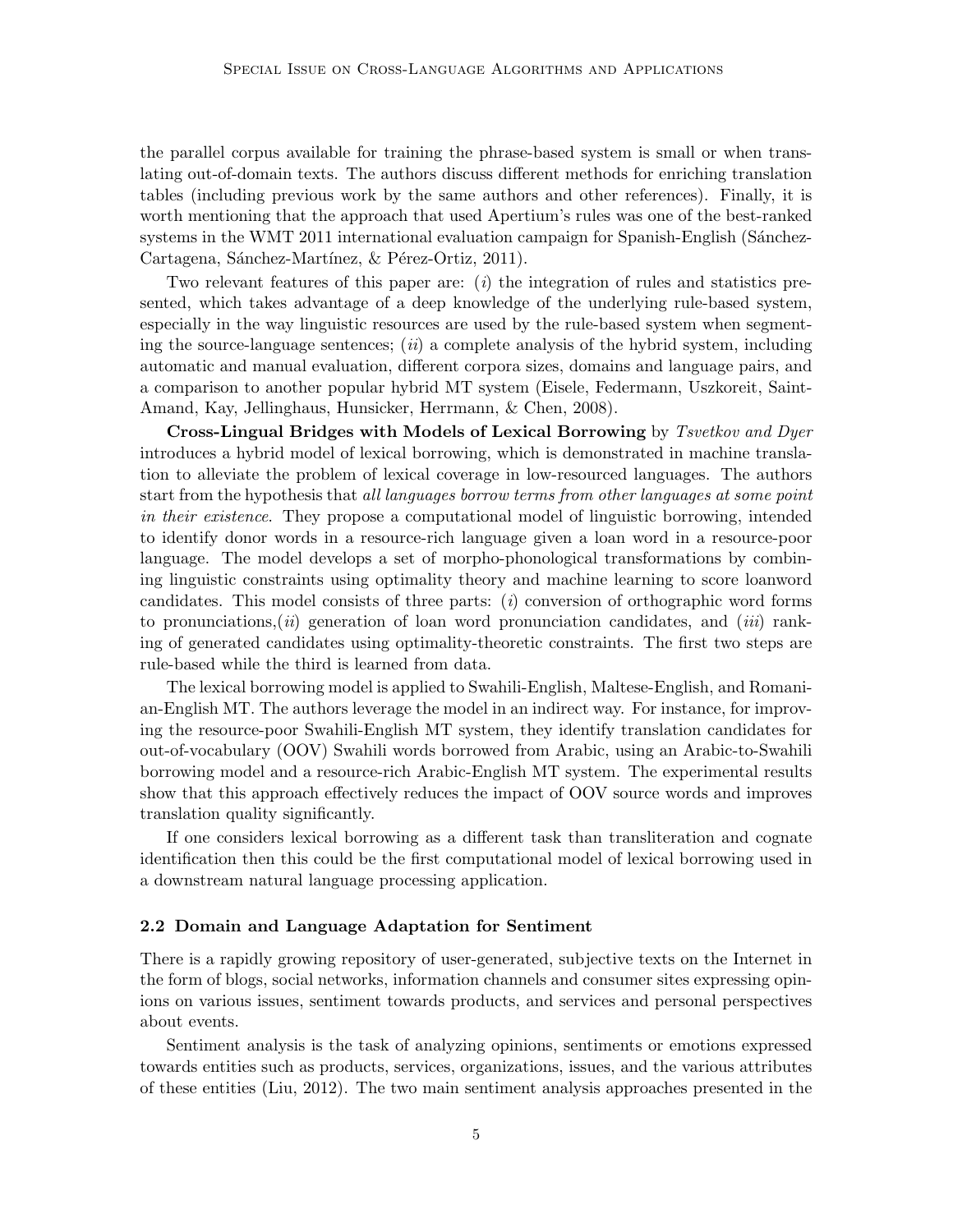literature are a machine learning approach (mostly supervised learning) and an opinionlexicon-based approach, based on rules.

When necessary resources—the training data, the subjective text to be analyzed and the analysis outcome—are not all available in the required language, cross-language sentiment analysis methods are needed to bootstrap a system. The main cross-language sentiment analysis approaches described in the literature are via lexicon transfer, via corpus transfer, via test translation and via joint classification. In the lexicon transfer approach, a source sentiment lexicon is transferred into the target language and a lexicon-based classifier is built in the target language (Mihalcea, Banea, & Wiebe, 2007). The corpus transfer approach consists of transferring a source training corpus into the target language and building a corpus-based classifier in the target language (Banea, Mihalcea, & Wiebe, 2008). In the test translation approach, test sentences from the target language are translated into the source language and they are classified using a source language classifier (Bautin, Vijayarenu, & Skiena, 2008). Work on joint classification includes co-training (Wan, 2009), joint learning (Lu, Tan, Cardie, & K. Tsou, 2011) or structural correspondence learning (Wei & Pal, 2010; Prettenhofer & Stein, 2010).

Some authors have already studied the impact on automatic sentiment analysis of transferring lexicons or corpora via machine translation (Mihalcea et al., 2007; Banea et al., 2008).

How Translation Alters Sentiment by Mohammad, Salameh and Kiritchenko goes a step further in the analysis in two respects. First, the authors conduct a systematic evaluation of the impact of automatic and manual translation on both automatic and manual sentiment analysis. Second, the authors perform a qualitative and quantitative analysis to understand the reasons for the obtained results. In summary, this paper provides a deeper understanding of how sentiments are altered in common cross-language settings.

The experiments are performed using an Arabic sentiment analysis system and an English–Arabic machine translation system, both showing state-of-the-art performance. The authors first show that automatic sentiment analysis of English translations (even coming from MT) can achieve competitive results. Interestingly, they also show that automatic sentiment analysis of automatic translations outperforms the manual sentiment annotation of the automatically translated text. The qualitative and quantitative analysis of the results also reveals interesting facts. For example, sentiment expressions are often mistranslated into neutral expressions. The automatic sentiment analysis system can recover from consistent translation errors by learning true sentiments from mistranslated words. Some common causes of translation failing to preserve sentiments are sarcasm, metaphoric expressions, and incorrect word-reordering.

Distributional Correspondence Indexing for Cross-Lingual and Cross-Domain Sentiment Classification by *Esuli, Moreo and Sebastiani* proposes a novel domain adaptation method, also evaluated on language adaptation. This paper explores a more general and complex formulation of the domain adaptation problem that combines the *cross-domain* and cross-language settings. The proposed adaptation method, called Distributional Correspondence Indexing, is inspired by Structural Correspondence Learning but follows a different, simpler approach, with a more direct application of the distributional hypothesis. This approach assumes that terms across domains and/or languages show similar distributional properties relative to a small set of "pivot" terms, which behave similarly across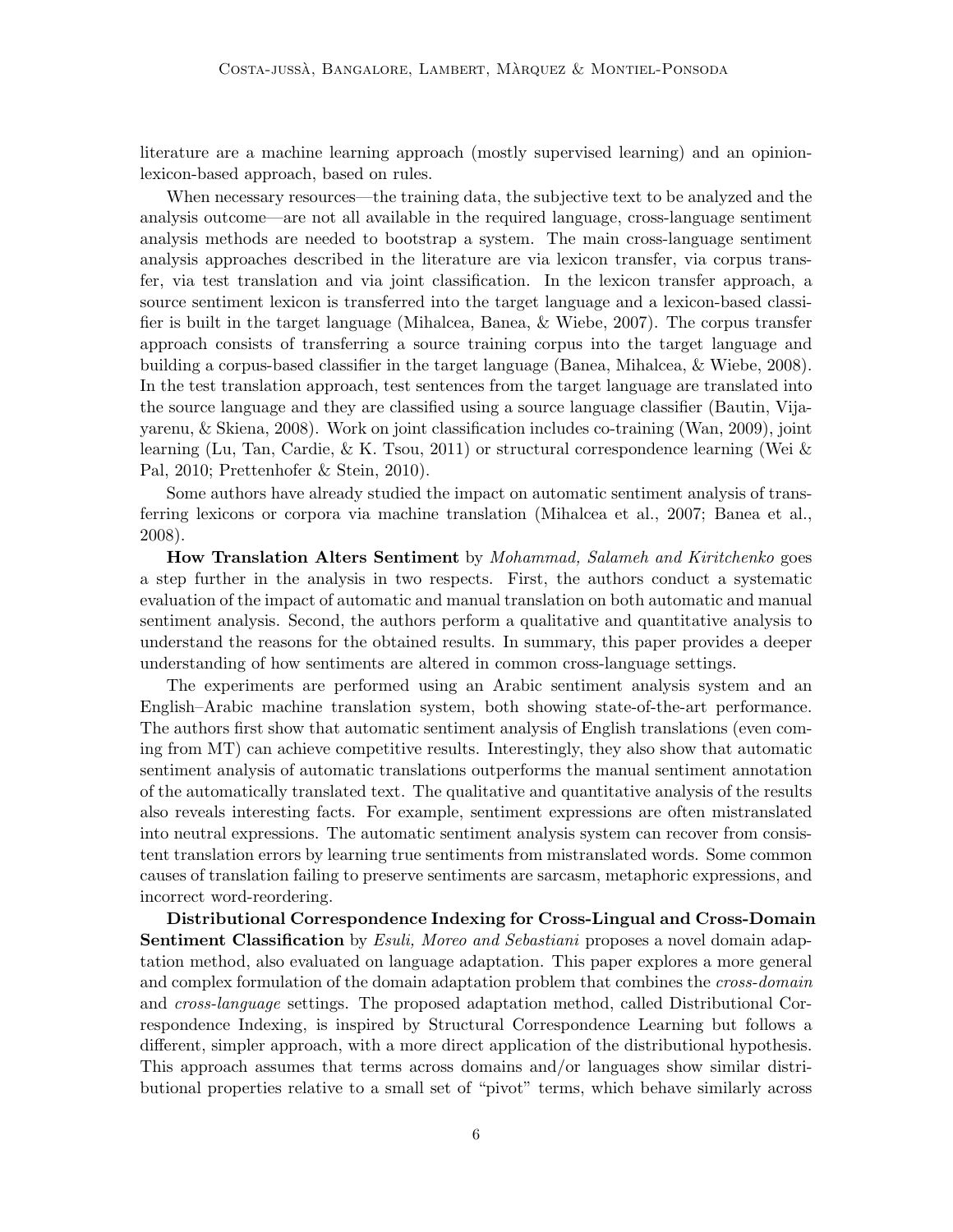domains/languages. The authors show that this approach outperforms existing methods for cross-domain/language sentiment classification, at a lower computational cost.

Since digital documents in an increasing variety of topics and languages are produced, often with a need to be processed immediately, better solutions to tackle the bottleneck of scarcity of training data are of increasing importance. The idea of leveraging resources from a language to learn a classifier in another language is similar to transfer learning in domain adaptation. The contribution of this paper goes in the direction of unifying domain and language adaptation in the same framework.

### 2.3 Lexical Resources

More and more natural language applications such as question-answering, sentiment analysis, or document classification, to mention but a few, demand lexical knowledge in different natural languages, termed here cross-language lexical resources, and also well-known as multilingual lexical resources. These range from non-structured resources such as parallel corpora (EU JRC-Acquis Corpus, see Steinberger, Pouliquen, Widiger, Ignat, Erjavec, Tufis, & Varga, 2006), glossaries (e.g., IFLA Multilingual Glossary for Art Librarians, see Libraries, 1996) or machine-readable dictionaries (Oxford online dictionaries<sup>2</sup>), to more structured resources such as terminological databases (IATE<sup>3</sup>), thesauri (AGROVOC<sup>4</sup>), lexicons (EuroWordNet, see Vossen, 1998; MultiWordNet, see Pianta, Bentivogli, & Girardi, 2002), or ontologies (e.g., EUROVOC in SKOS, see Smedt & Vatanat, 2009; or FAO geopolitical ontology, see Kim, Iglesias-Sucasas, & Viollier, 2013).

The creation of such multilingual resources involves manual and costly processes, which is why many approaches pursue the automation of several steps in the development process. Without the aim of being exhaustive, we briefly describe typical approaches or methods that result in multilingual lexical resources. (*i*) The well-known family of multilingual wordnets developed around the Princeton English WordNet (Fellbaum, 1998). Basically, two approaches are followed:  $(a)$  a merging approach in which wordnets are created separately and mapped afterwards to the English WordNet, with the difficulties that the mapping task involves; and  $(b)$  an expansion approach in which the English WordNet is translated into the corresponding target languages, facilitating the subsequent mapping task.  $(ii)$  Onlinecollaborative resources, as for example, Wiktionary<sup>5</sup>. They take advantage of the wisdom of the crowd and also of Internet bots that automatically generate entries, as well as of algorithms that import lexical information from machine readable dictionaries. Similarly, Wikipedia and the whole family of Wikimedia projects have been created in a collaborative manner and constitute *de facto* multilingual resources thanks to the hyperlinks among entries in different languages. Other resources built in a similar way or that take advantage of the structured information contained in them include YAGO (Mahdisoltani, Biega, & Suchanek, 2015) and BabeLNet (Navigli & Ponzetto, 2012). *(iii)* Mono- and multilingual content and linguistic datasets exposed and linked according to the Linked Data paradigm<sup>6</sup>, a set of best practices for publishing structured data and linking it to other datasets. Some

<sup>2.</sup> http://www.oxforddictionaries.com

<sup>3.</sup> http://iate.europa.eu

<sup>4.</sup> http://aims.fao.org/vest-registry/vocabularies/agrovoc-multilingual-agricultural-thesaurus

<sup>5.</sup> https://www.wiktionary.org

<sup>6.</sup> http://linkeddata.org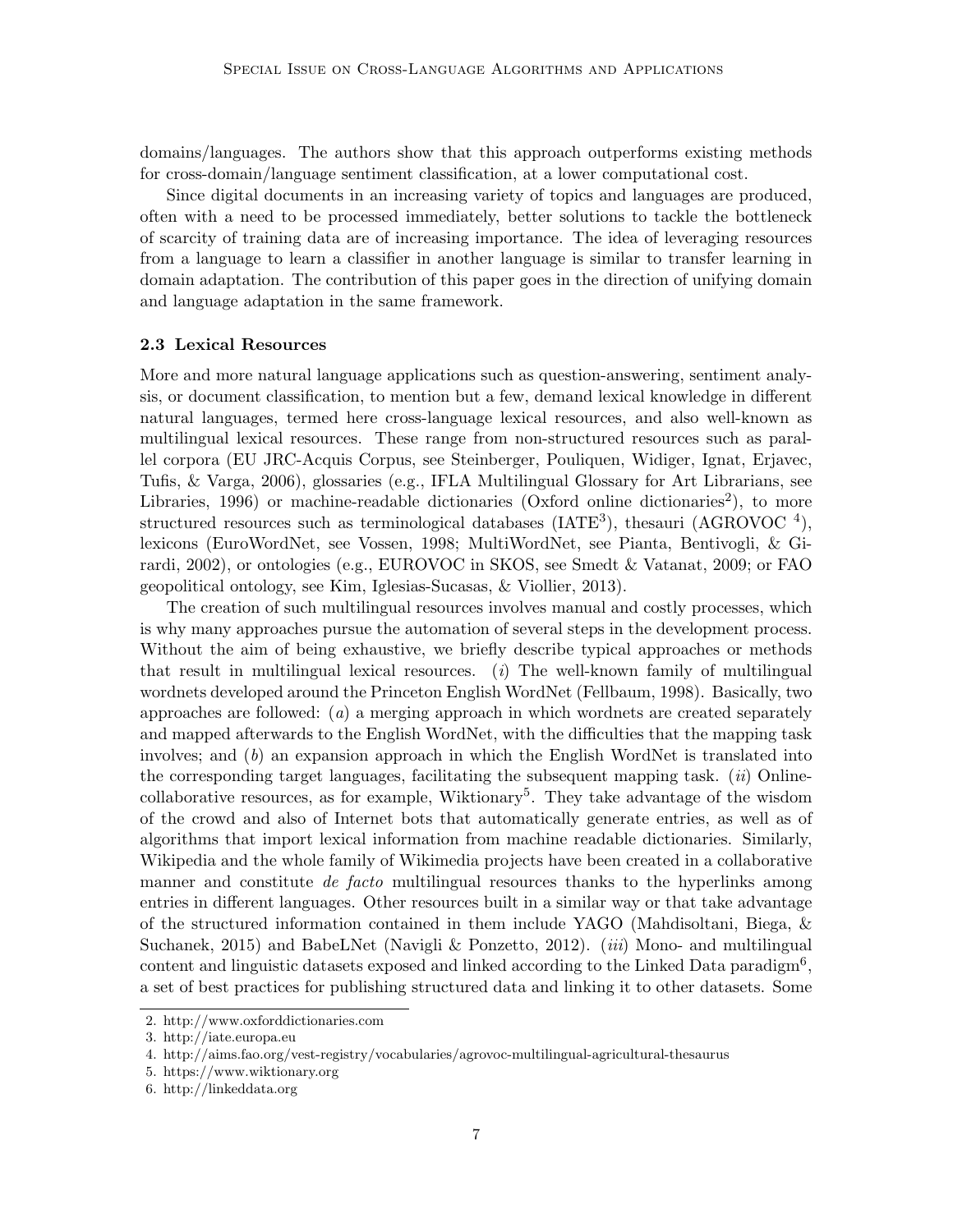of the resources published as linked data are multilingual and others are monolingual, but once linked to other datasets in the same or close domains, they become a multilingual graph of navigable data. The mapping or linking step is crucial in this approach.  $(iv)$  Translation resources can also be considered as a subtype of lexical resources and are also used for the purposes of obtaining multilingual data, be it as a source for translations, or as a means for mapping or linking monolingual resources (for more details on machine translation see section 2.1).

In this sense, it has been sufficiently demonstrated that quality and coverage of such lexical and translation resources are vital for applications built on top of them, and that the performance of those applications depends directly on them. The paper included in this special issue not only describes and analyzes some of these resources in detail, but also evaluates their coverage and correctness in the context of ontology mapping.

Effectiveness of Automatic Translations for Cross-lingual Ontology Mapping by Abu Helou and Palmonari presents a large-scale study on the effectiveness of several lexical and translation resources for the purpose of obtaining candidate matches between ontology concepts lexicalized in different languages. Many works on cross-language ontology mapping rely on multilingual or translation resources to obtain translation candidates for concept lexicalization in the source ontology, which subsequently support the selection of potential matches in the target ontology. This paper evaluates a machine translation service, GoogleTranslate<sup>7</sup>, and a multilingual encyclopedic dictionary and semantic network, BabelNet<sup>8</sup>, for correctness and coverage of the suggested translations and mapping selection capabilities (word-disambiguation). The evaluation is based on wordnets in different natural languages (Arabic, Italian, Slovene and Spanish) and manual alignments provided for each wordnet and the English WordNet. They perform three experiments taking into account various types of lexical units (monosemous words, polysemous words, one-word units or multiple-word units), and define specific measures (translation correctness, word sense coverage, synset coverage and synonym coverage) that serve to better evaluate the quality of translations. The results of the experiments provide insights into the coverage and correctness that these resources provide, the effect of combining the results from both resources, the impact of taking into account translation directionality, and the differences in word categories between mapped lexicalizations, among others.

The results of this paper can be directly applied to improve the cross-language ontology mapping task, but can also contribute to speed up the development of multilingual lexical resources, in general, or help in the building of a truly multilingual Linked Open Data Cloud, in particular.

#### 2.4 Cross-Language Dependency Parsing

A natural language application that relies on language processing tools such as part-ofspeech taggers and parsers is confronted with a significant challenge of scaling to new languages, when such languages may not have the same set of tools. Building such tools in a desired language requires manual annotation of sufficient amounts of texts that machine learning programs can be trained on. Annotation efforts have been undertaken and

<sup>7.</sup> https://translate.google.com

<sup>8.</sup> http://babelnet.org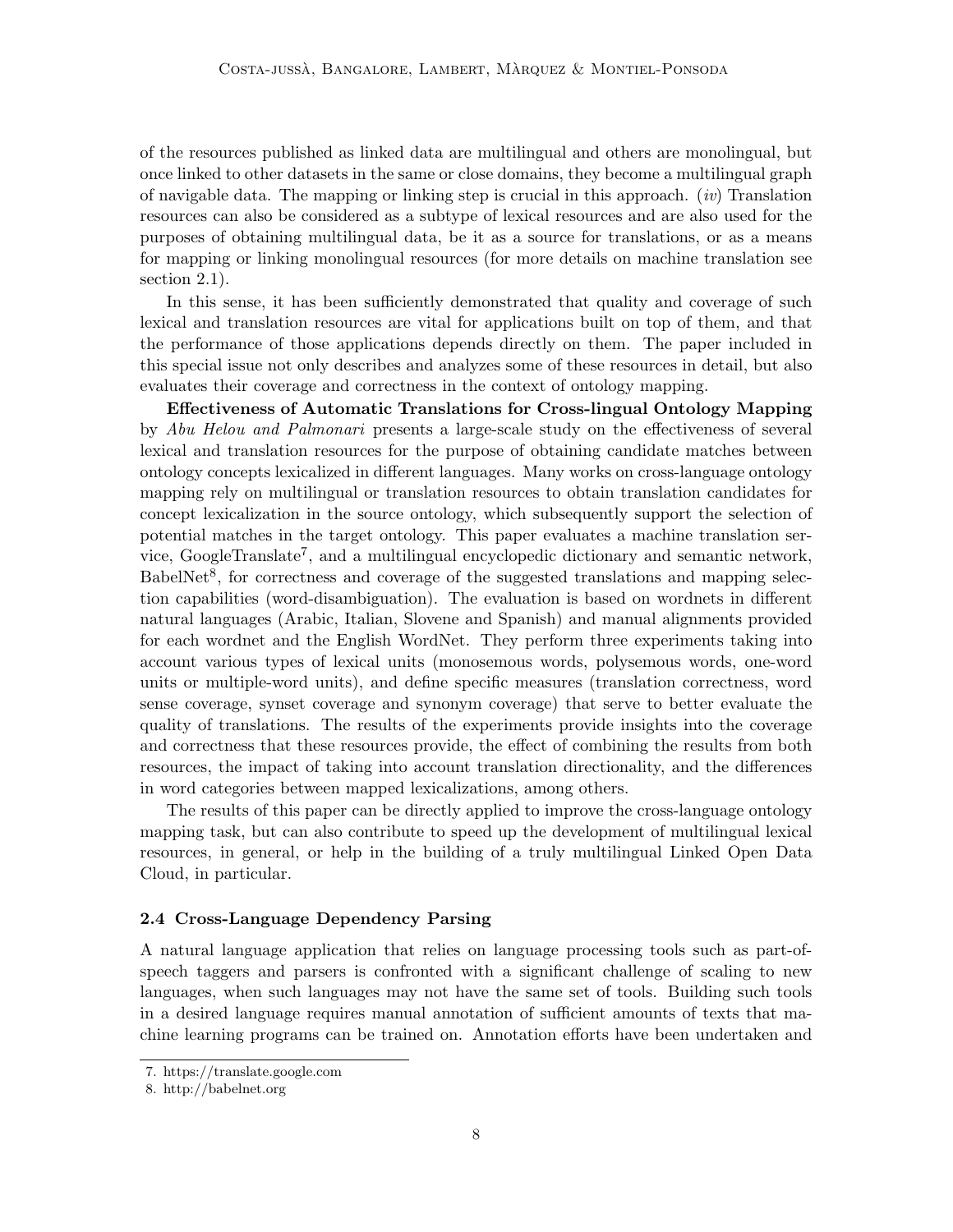invaluable resources of varying amounts of texts have been created during the past decades for certain languages, for example, Penn Treebank (Marcus, Marcinkiewicz, & Santorini, 1993), French Treebank (Abeill´e, 2003), NEGRA Treebank (Skut, Brants, & Uszkoreit, 1998), Prague Dependency Treebank (Hajič, Böhmová, Hajičová, & Vidová-Hladká, 2000). However, the task of such annotation effort is time-consuming, expensive and requires highly skilled personnel.

In the late nineties, with the availability of texts in a pair of languages as realized in parallel text corpora, researchers (Bangalore, 1998; Yarowsky, Ngai, & Wicentowski, 2001) explored the idea of transferring annotations from one language in the pair to the second language in the pair in order to rapidly create an annotated resource to train language processing tools for the second language. This line of research has been followed by a number of researchers for projecting a variety of annotations between language corpora and using the annotated corpus to bootstrap language processing tools for the target language. Of particular interest is the projection of annotations for part-of-speech tags, phrase structure annotations, and dependency structure annotations.

Synthetic Treebanking for Cross-lingual Dependency Parsing by Tiedemann and Agic presents a detailed discussion of the options to transplant dependency trees from one language to another in order to train dependency parsers in the target language. The paper introduces two options of bootstrapping a dependency parser for a language: a model transfer approach where a dependency parsing model is transferred to the new language, and an annotation transfer approach; the paper then advocates the annotation transfer approach through the creation of synthetic treebanks. The paper provides a comprehensive analysis of the various options for creating such a synthetic treebank using a parallel corpus including:  $(i)$  projecting a parser's output of the source text onto the target text and  $(ii)$  translating an existing high quality treebank in a source language to a target language. The central idea in creating synthetic treebanks involves the use of statistical machine translation models, both phrase-based and syntax-based, in order to translate the texts of the source language treebanks into the target language, and then project the source language structures to the translated target language sentence mediated by the word alignment information produced from the translation process. The challenges of reconciling the dependency structures when the lexical translations are richer than one-to-one are discussed at length. The paper reports extensive parsing accuracy results from parsers trained on projected treebanks for a large set of language pairs, and studies the correlation between the quality of translation model and the quality of the target language parser.

#### 2.5 Cross-Language Information Retrieval

With the increase in number of webpages in multiple languages, a search query on the Web needs to retrieve webpages authored in languages other than the language of the query. Cross-language information retrieval is a technology at the intersection of machine translation and information retrieval that addresses this challenge.

Cross-language information retrieval has employed different strategies for matching a query with a set of multilingual documents: cognate-based matching (Montalvo, Martínez, Casillas, & Fresno, 2007), matching by query and document translation, and matching by mapping to an interlingua (Banchs & Costa-jussà, 2013). The most popular of these ap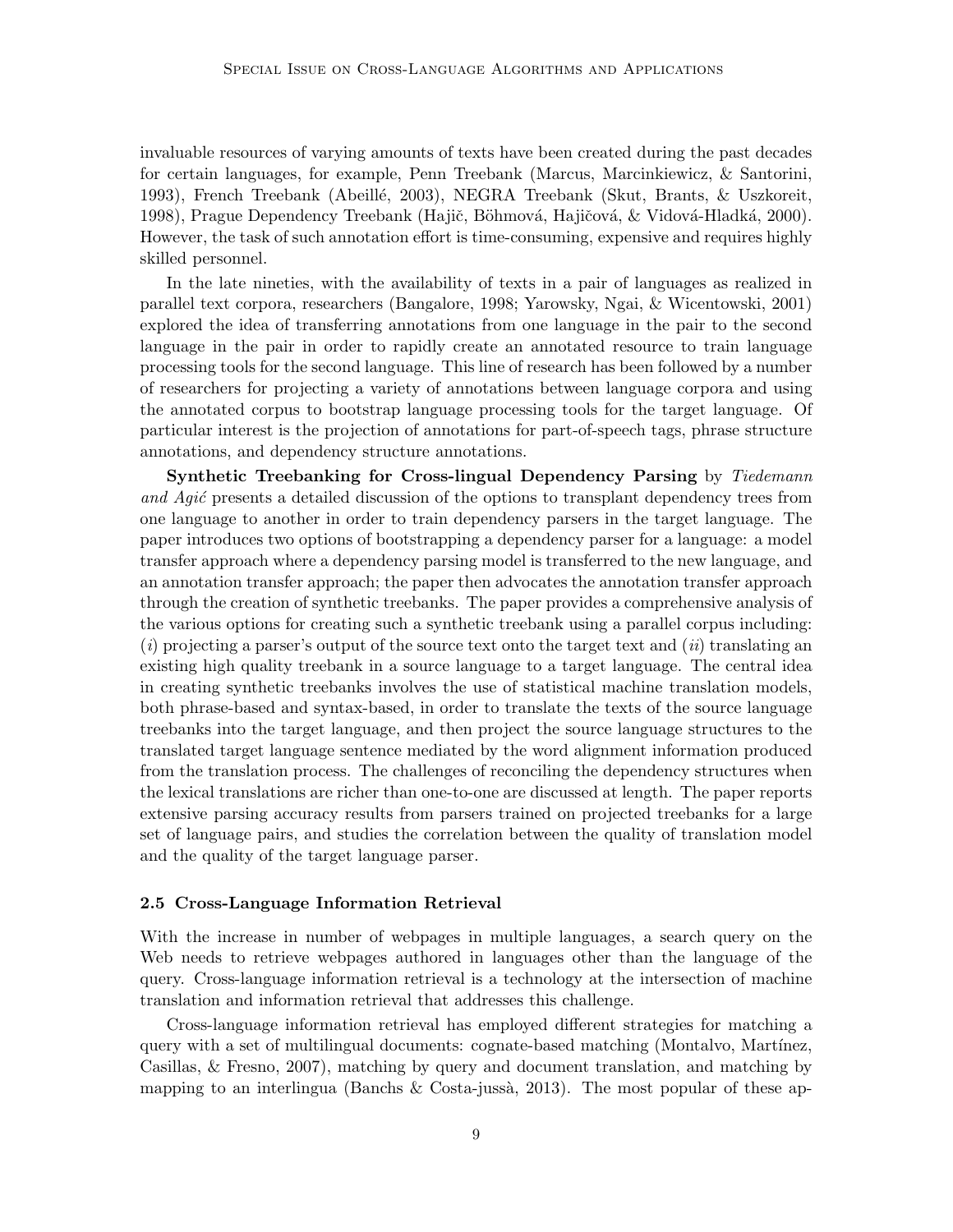proaches is query translation and it can be addressed by either employing bilingual dictionaries (Hedlund, Airio, Keskustalo, Lehtokangas, Pirkola, & Jarvelin, 2004) or using machine translation (Kishida, 2008). Approaches that combine both techniques can be found in the work of in the work of Zhang, Jones, and Zhang (2008), for example. The quality of query translation can be indirectly observed in the final retrieval results. Kishida (2008) shows with a regressive model that both ease of search of a given query and translation quality can explain about 60% of the variation in the performance. Kettunen (2009) shows that for long topics, the correlations between achieved retrieval results and machine translation metrics are high (almost 90%) and for short topics the correlation is lower but still clear (almost 60%). Cross-language video retrieval, another related cross-language information retrieval task, involves automatic speech recognition.

Utilisation of Metadata Fields and Query Expansion in Cross-Lingual Search of User-Generated Internet Video by Khwileh, Jones and Ganguly presents one of the first use-cases for cross-language video retrieval for social media content. The paper focuses on all the challenges associated with user generated informal content (i.e., noise, sparseness of metadata, content with very different lengths, informal language register, etc.) rather than on professionally produced content. Noise and errors propagate through each step of the processing: from speech recognition to automatic translation and query expansion. The authors use the query translation approach to bridge the vocabulary gap between the user's query and the relevant content in a video application. Automatic translation is done using Google Translate and retrieval and expansion is done with the Divergence From Randomness IR model. They explore the effectiveness of three different sources of information: transcripts from automatic speech recognition, video titles, and descriptions. Among the three sources, leveraging video titles improves retrieval performance in their experiments. In addition, the authors propose an adaptive query expansion technique that automatically selects the most reliable source for expansion based on a well established query performance prediction technique. Results show that this approach is more robust for this particular setting.

### 2.6 Cross-Language Knowledge Representation

Knowledge representation systems aim to formalize representations of the world, or of a certain domain of knowledge, in such a way that they are interpretable by computers. This is achieved by identifying the domain concepts and the relations that exist among them, and by representing all this information in a formal framework, e.g., using the Description Logic formalism. Knowledge representation systems are intended to be language-independent meaning representations. However, different representations of the same domain of knowledge can co-exist, since those who design a certain knowledge representation may have a particular vision of the world, specific interests, or do it with a certain application in mind, among other factors.

One of the difficulties of cross-language knowledge representation regards the conceptual differences that can be observed across languages and cultures. Indeed, certain representations are prone to reflect cultural particularities that are not shared or understood in the same way by other cultural systems. This involves the existence of certain concepts that do not exist in other knowledge systems, or are not relevant to them, or are at different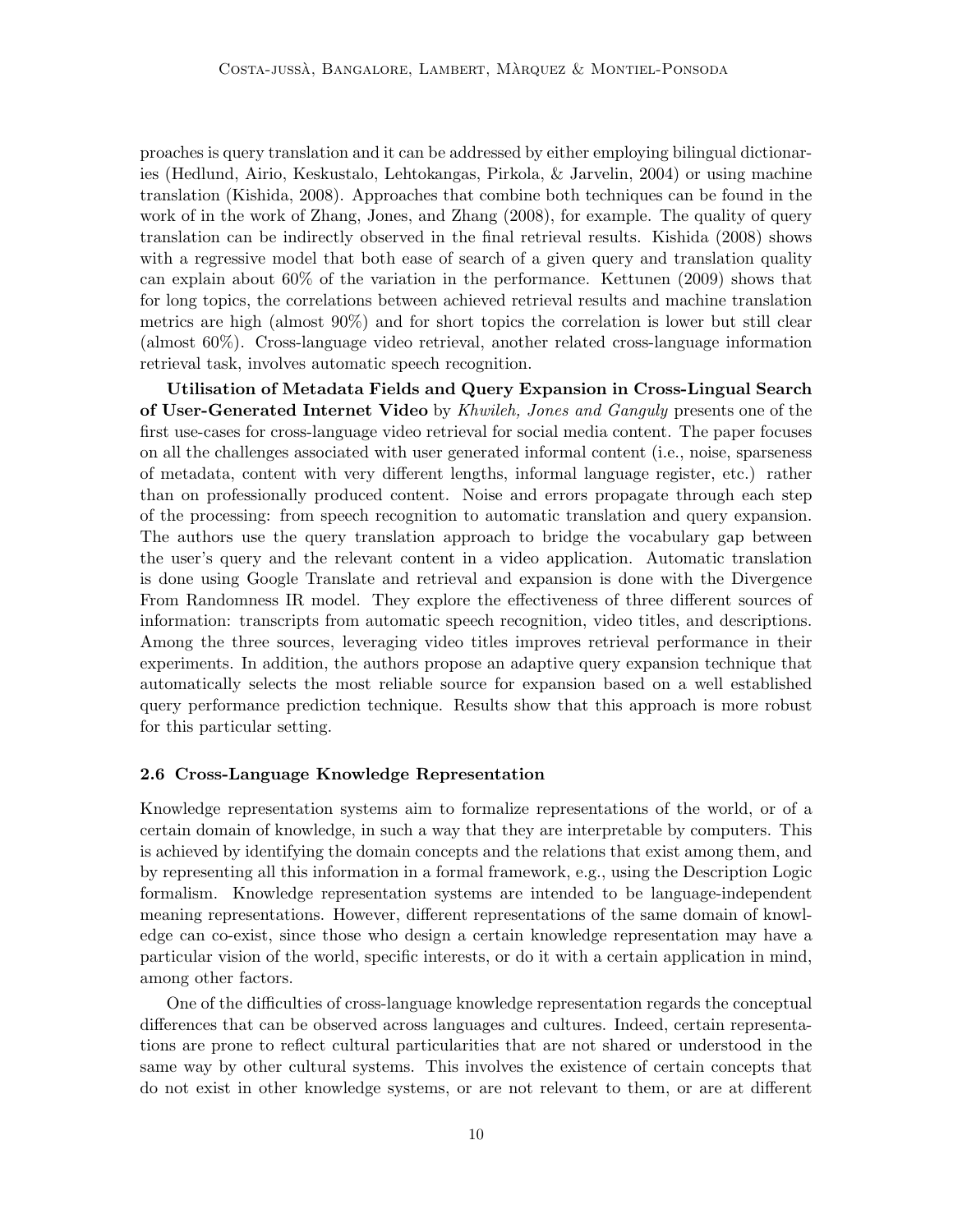granularity levels in the representation of concepts (Espinoza, Montiel-Ponsoda,  $\&$  Gómez-P<sub>etez</sub>, 2009). For all these reasons, cross-language knowledge representation is a challenge in the current multilingual Web. Two main approaches have been followed to obtain knowledge representation systems that support several languages:  $(i)$  inclusion of lexicalizations in several natural languages to describe the concepts and relations formalized in a certain knowledge representation system;  $(ii)$  existence of several knowledge representation systems whose concepts and relations are expressed for a different natural language, which are then linked or mapped to establish correspondences or equivalences between them. The former approach is commonly applied in internationalized or standardized domains, whereas the latter is typical in culturally-influenced domains, as termed by Cimiano, Montiel-Ponsoda, Buitelaar, Espinoza, and Gmez-Prez (2010).

In our globalized and interconnected world, cross-language information access is of increasing importance. While several approaches to cross-language document similarity have been reported, including machine translation, probabilistic topic models, classification or matrix factorization, there is little previous work on the task of linking documents across languages that refer to the same events (Pouliquen, Steinberger, Ignat, Ksper, & Temnikova, 2004; Pouliquen, Steinberger, & Deguernel, 2008; Leban, Fortuna, Brank, & Grobelnik, 2014). This is actually a difficult and computationally expensive task, especially when many language pairs are involved, and only a very small number of real-life working systems performing this task exist. One example of an existing service providing crosslanguage cluster linking is the European Media Monitor (EMM) (Pouliquen et al., 2008). This special issue includes a contribution tackling this task, in which topic modeling is used to represent the knowledge expressed in documents, and the linking task is based on similarity-based and entity-related features.

News Across Languages - Cross-Lingual Document Similarity and Event Tracking by Rupnik, Muhic, Leban, Skraba, Fortuna and Grobelnik addresses the problem of event tracking in a large multilingual stream, and, more specifically, how to link collections of articles in different languages which refer to the same event. The authors consider major languages and also less-resourced languages. The approach is based on representations of documents analogous to multilingual topics, which are valid over multiple languages. These representations are learned using Wikipedia as a training corpus. They are then used to compute cross-language similarities between documents regardless of language. The posterior cross-language cluster linking is performed in two steps. First, to speed-up the process, the similarity function is used to identify a small set of potential linking candidates for each cluster. Then, the final decision is taken based on a supervised classification model whose features include similarity-based and entity-related features. In a comprehensive experimental study, the authors show canonical correlation analysis to be the best-performing method to compute multilingual similarities. Moreover, they show that similarity-based features can greatly benefit from additional semantic extraction-based features.

# Acknowledgements

The authors want to thank Dan Roth, Mark Sammons and an anonymous reviewer for their useful comments and suggestions on previous versions of this document. This work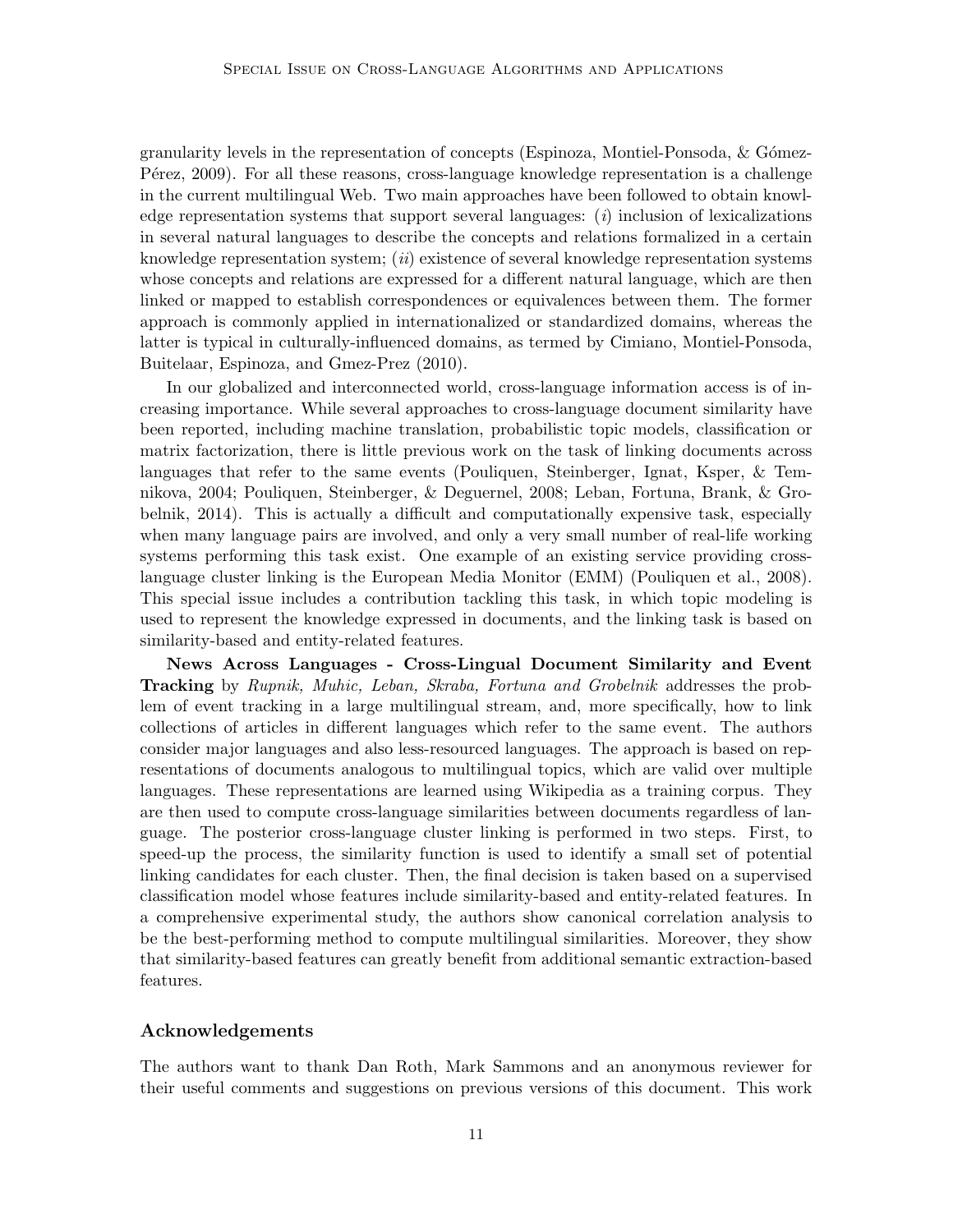has been supported by the 7th Framework Program of the European Commission through the International Outgoing Fellowship Marie Curie Action (IMTraP-2011-29951), the Intra-European Fellowship CrossLingMind-2011-300828 and the project LIDER (610782); the European Regional Development Fund (ERDF/FEDER); and the Spanish Ministerio de Economía y Competitividad through the SpeechTech4All project (TEC2012-38939-C03-02) and the project "4V: volumen, velocidad, variedad y validez en la gestión innovadora de datos" (TIN2013-46238-C4-2-R).

# References

Abeillé, A. (2003). *Treebanks: Building and Using Parsed Corpora*. Springer.

- Armentano-Oller, C., & Forcada, M. L. (2006). Open-source machine translation between small languages: Catalan and aranese occitan. In Workshop on Strategies for developing machine translation for minority languages, pp. 51–54.
- Bahdanau, D., Cho, K., & Bengio, Y. (2015). Neural Machine Translation by Jointly Learning to Align and Translate. CoRR, abs/1409.0473.
- Banchs, R., & Costa-jussà, M. R. (2013). Cross-Language Document Retrieval by using Non-linear Semantic Mapping. Applied Artificial Intelligence Journal, 27 (9), 781– 802.
- Banea, C., Mihalcea, R., & Wiebe, J. (2008). A Bootstrapping Method for Building Subjectivity Lexicons for Languages with Scarce Resources. In Proceedings of the International Conference on Linguistic Resources and Evaluation (LREC), pp. 2764–2767, Marrakech, Morocco.
- Bangalore, S. (1998). Transplanting Supertags from English to Spanish. In *Proceedings of* the TAG+4 Workshop.
- Bautin, M., Vijayarenu, L., & Skiena, S. (2008). International Sentiment Analysis for News and Blogs. In Proc. of the International Conference on Weblogs and Social Media, pp. 19–26, Seattle, U.S.A.
- Bener, A., Minku, L., & Turhan, B. (Eds.). (2014). *PROMISE '14: Proceedings of the 10th* International Conference on Predictive Models in Software Engineering, New York, NY, USA. ACM.
- Bikel, D., & Zitouni, I. (2012). Multilingual Natural Language Processing Applications: From Theory to Practice. IBM Press.
- Bojar, O., Chatterjee, R., Federmann, C., Haddow, B., Huck, M., Hokamp, C., Koehn, P., Logacheva, V., Monz, C., Negri, M., Post, M., Scarton, C., Specia, L., & Turchi, M. (2015). Findings of the 2015 Workshop on Statistical Machine Translation. In Proceedings of the Tenth Workshop on Statistical Machine Translation, pp. 1–46, Lisbon, Portugal.
- Chiang, D. (2007). Hierarchical Phrase-Based Translation. Computational Linguistics,  $33(2), 201-228.$
- Cimiano, P., Montiel-Ponsoda, E., Buitelaar, P., Espinoza, M., & Gómez-Pérez, A. (2010). A Note on Ontology Localization. Journal of Applied Ontology, 5(2), 127–137.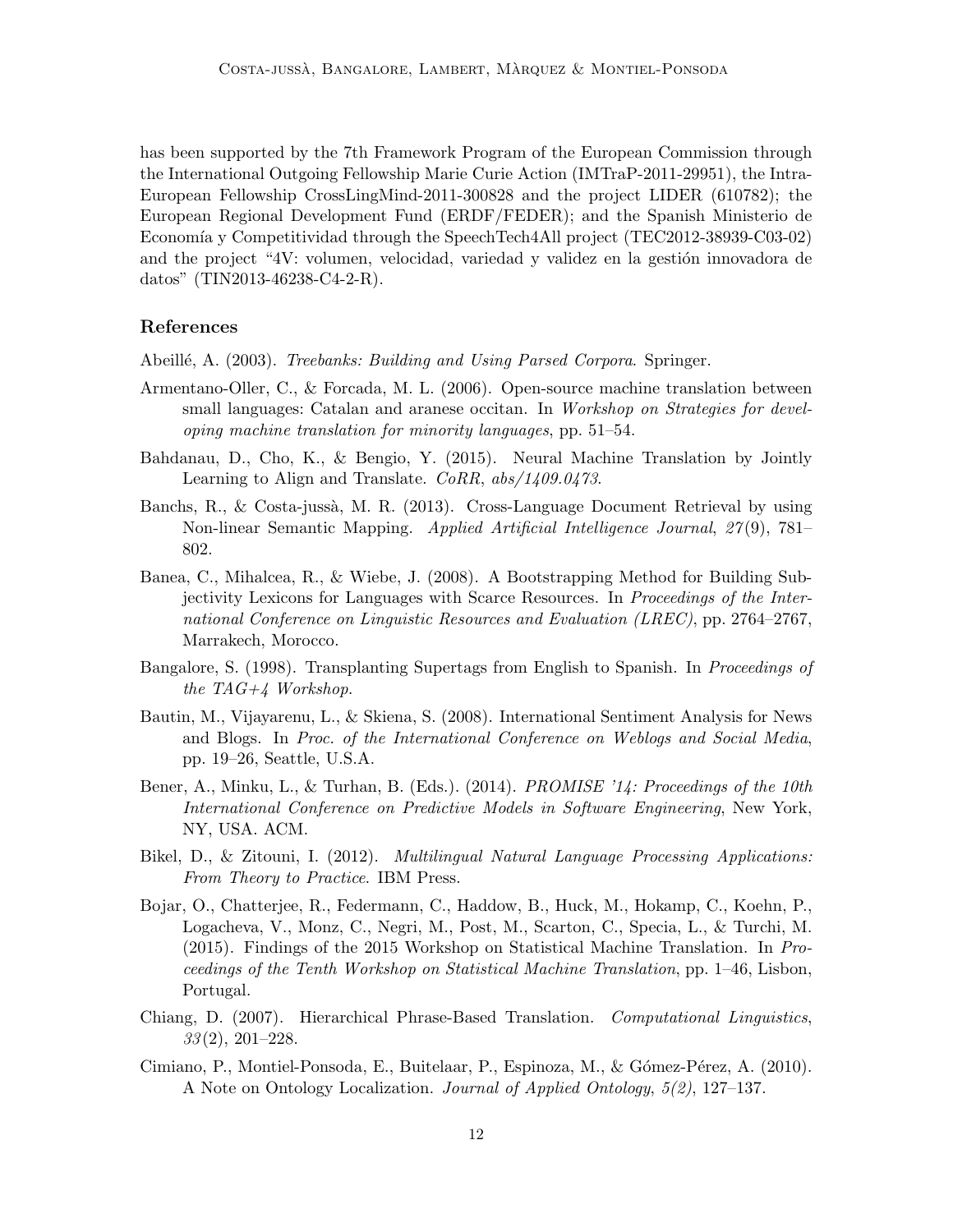- Costa-juss`a, M. R. (2015). How Much Hybridization Does Machine Translation Need?. Journal of the American Society for Information Technology (JASIST), 6 (10), 2160– 2165.
- Costa-juss`a, M. R., Banchs, R., Rapp, R., Lambert, P., Eberle, K., & Babych, B. (2013). Workshop on hybrid approaches to translation: Overview and developments. In Proceedings of the Second Workshop on Hybrid Approaches to Translation, pp. 1–6, Sofia, Bulgaria.
- Eisele, A., Federmann, C., Uszkoreit, H., Saint-Amand, H., Kay, M., Jellinghaus, M., Hunsicker, S., Herrmann, T., & Chen, Y. (2008). Hybrid Architectures for Multi-Engine Machine Translation. In Proceedings of Translating and the Computer 30. ASLIB/IMI, ASLIB.
- Espinoza, M., Montiel-Ponsoda, E., & Gómez-Pérez, A. (2009). Ontology Localization. In Proceedings of the 5th International Conference on Knowledge Capture (KCAP09), pp. 33–40.
- Fellbaum, C. (Ed.). (1998). WordNet: An Electronic Lexical Database. MIT Press.
- Forner, P., Moller, H., Paredes, R., Rosso, P., & Stein, B. (2013). Information Access Evaluation. Multilinguality, Multimodality, and Visualization. Springer.
- Gracia, J., MacCrae, J., & Vulcu, G. (Eds.). (2015). Proceedings of the Fourth Workshop on the Multilingual Semantic Web. CEUR.
- Hajič, J., Böhmová, A., Hajičová, E., & Vidová-Hladká, B. (2000). The Prague Dependency Treebank: A Three-Level Annotation Scenario. In Abeillé, A. (Ed.), Treebanks: Building and Using Parsed Corpora, pp. 103–127. Amsterdam:Kluwer.
- Hedlund, T., Airio, E., Keskustalo, H., Lehtokangas, R., Pirkola, A., & Jarvelin, K. (2004). Dictionary-based Cross-Language Information Retrieval: Learning Experiences from CLEF 2000-2002. Information Retrieval,  $\gamma(1)$ , 99-119.
- Hutchins, W. J., & Sommers, H. L. (1992). An Introduction to Machine Translation, Vol. 362. Academic Press, New York.
- Kettunen, K. (2009). Choosing the Best MT Programs for CLIR Purposes—Can MT Metrics Be Helpful?. In Proceedings of the 31th European Conference on IR Research on Advances in Information Retrieval, pp. 706–712.
- Kim, S., Iglesias-Sucasas, M., & Viollier, V. (2013). The FAO Geopolitical Ontology: A Reference for country-Based Information. Journal of Agricultural and Food Information,  $14(1).$
- Kishida, K. (2008). Prediction of Performance of Cross-language Information Retrieval Using Automatic Evaluation of Translation. Library and Information Science Research,  $30(2)$ , 138–144.
- Koehn, P., Och, F., & Marcu, D. (2003). Statistical Phrase-Based Translation. In Proceedings of the Conference of the North American Chapter of the Association for Computational Linguistics on Human Language Technology (NAACL-HLT), pp. 48– 54.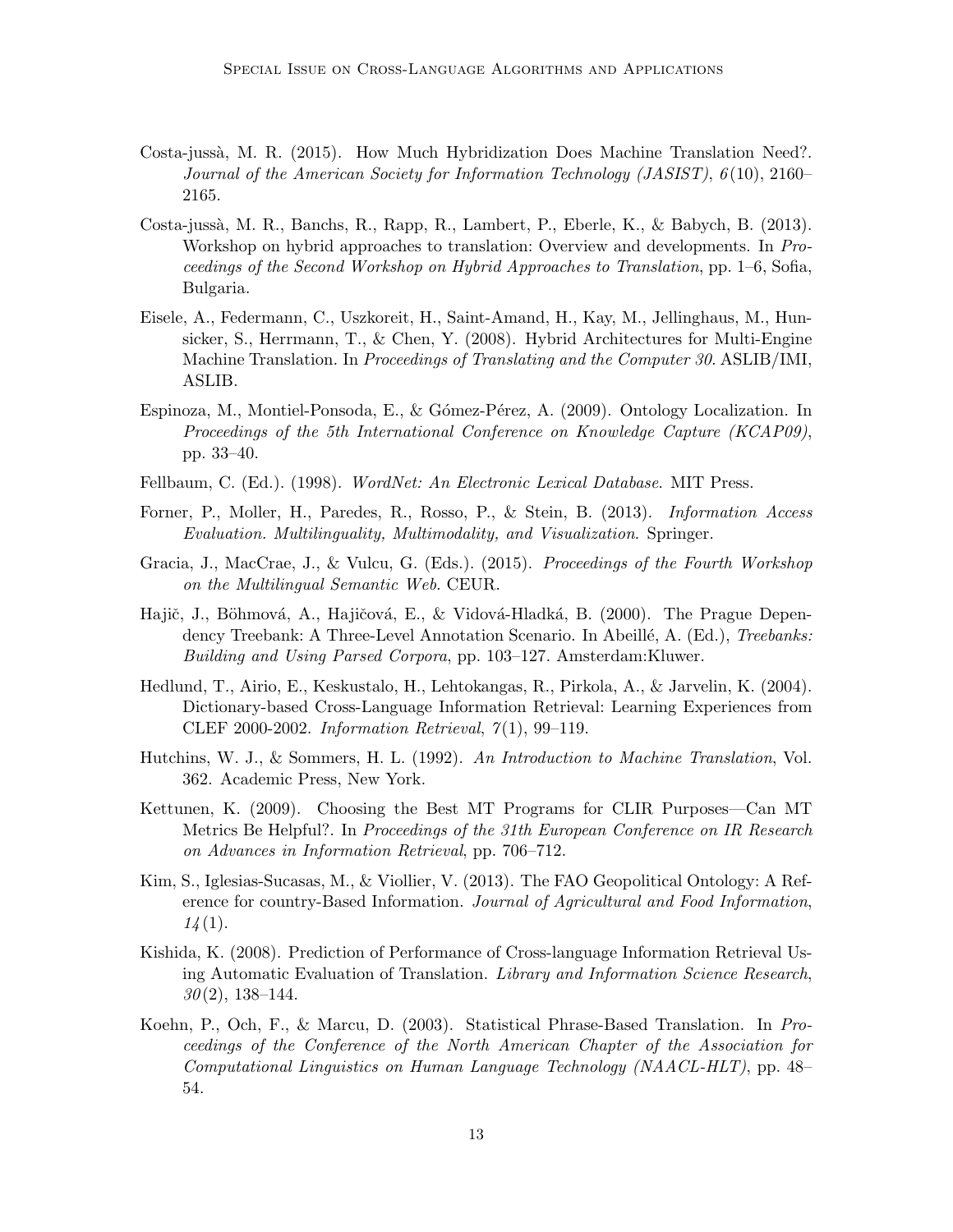- Koehn, P., Hoang, H., Birch, A., Callison-Burch, C., Federico, M., Bertoldi, N., Cowan, B., Shen, W., Moran, C., Zens, R., Dyer, C., Bojar, O., Constantin, A., & Herbst, E. (2007). Moses: Open Source Toolkit for Statistical Machine Translation. In Proceedings of the 45th Annual Meeting of the ACL on Interactive Poster and Demonstration Sessions, ACL '07, pp. 177–180.
- Leban, G., Fortuna, B., Brank, J., & Grobelnik, M. (2014). Event registry: Learning about world events from news. In Proceedings of the Companion Publication of the 23rd International Conference on World Wide Web Companion (WWW Companion'14), pp. 107–110, Seoul, Korea.
- Libraries, I. S. o. A. (Ed.). (1996). Multilingual Glossary for Art Librarians: English with Indexes in Dutch, French, German, Italian, Spanish and Swedish. De Gruyter.
- Liu, B. (2012). Sentiment Analysis and Opinion Mining. Synthesis Lectures on Human Language Technologies. Morgan & Claypool Publishers.
- Lu, B., Tan, C., Cardie, C., & K. Tsou, B. (2011). Joint Bilingual Sentiment Classification with Unlabeled Parallel Corpora. In Proceedings of the Annual Meeting of the Association for Computational Linguistics: Human Language Technologies (ACL-HLT), pp. 320–330, Portland, Oregon, USA.
- Mahdisoltani, F., Biega, J., & Suchanek, F. M. (2015). YAGO3: A Knowledge Base from Multilingual Wikipedias. In Proceedings of the Conference on Innovative Data Systems Research (CIDR 2015).
- Marcus, M. P., Marcinkiewicz, M. A., & Santorini, B. (1993). Building a Large Annotated Corpus of English: The Penn Treebank. Computational Linguistics, 19 (2), 313–330.
- Mihalcea, R., Banea, C., & Wiebe, J. (2007). Learning Multilingual Subjective Language via Cross-Lingual Projections. In Proceedings of the Annual Meeting of the Association for Computational Linguistics (ACL), pp. 976–983, Prague, Czech Republic.
- Montalvo, S., Martínez, R., Casillas, A., & Fresno, V. (2007). Multilingual News Clustering: Feature Translation vs. Identification of Cognate Named Entities. Pattern Recognition Letters,  $28(16)$ ,  $2305-2311$ .
- Navigli, R., & Ponzetto, S. P. (2012). BabelNet: The Automatic Construction, Evaluation and Application of a Wide-Coverage Multilingual Semantic Network. Artificial Intelligence, 193, 217–250.
- Pianta, E., Bentivogli, L., & Girardi, C. (2002). MultiWordNet: developing an aligned multilingual database. In Proceedings of the Frist International Conference on Global WordNet.
- Pouliquen, B., Steinberger, R., & Deguernel, O. (2008). Story Tracking: Linking Similar News Over Time and Across Languages. In Proceedings of the COLING 2008 Workshop on Multi-source Multilingual Information Extraction and Summarization, pp. 49–56, Manchester, UK.
- Pouliquen, B., Steinberger, R., Ignat, C., Ksper, E., & Temnikova, I. (2004). Multilingual and cross-lingual news topic tracking. In Proceedings of the International Conference on Computational Linguistics (COLING), pp. 959–965, Geneva, Switzerland. COL-ING.